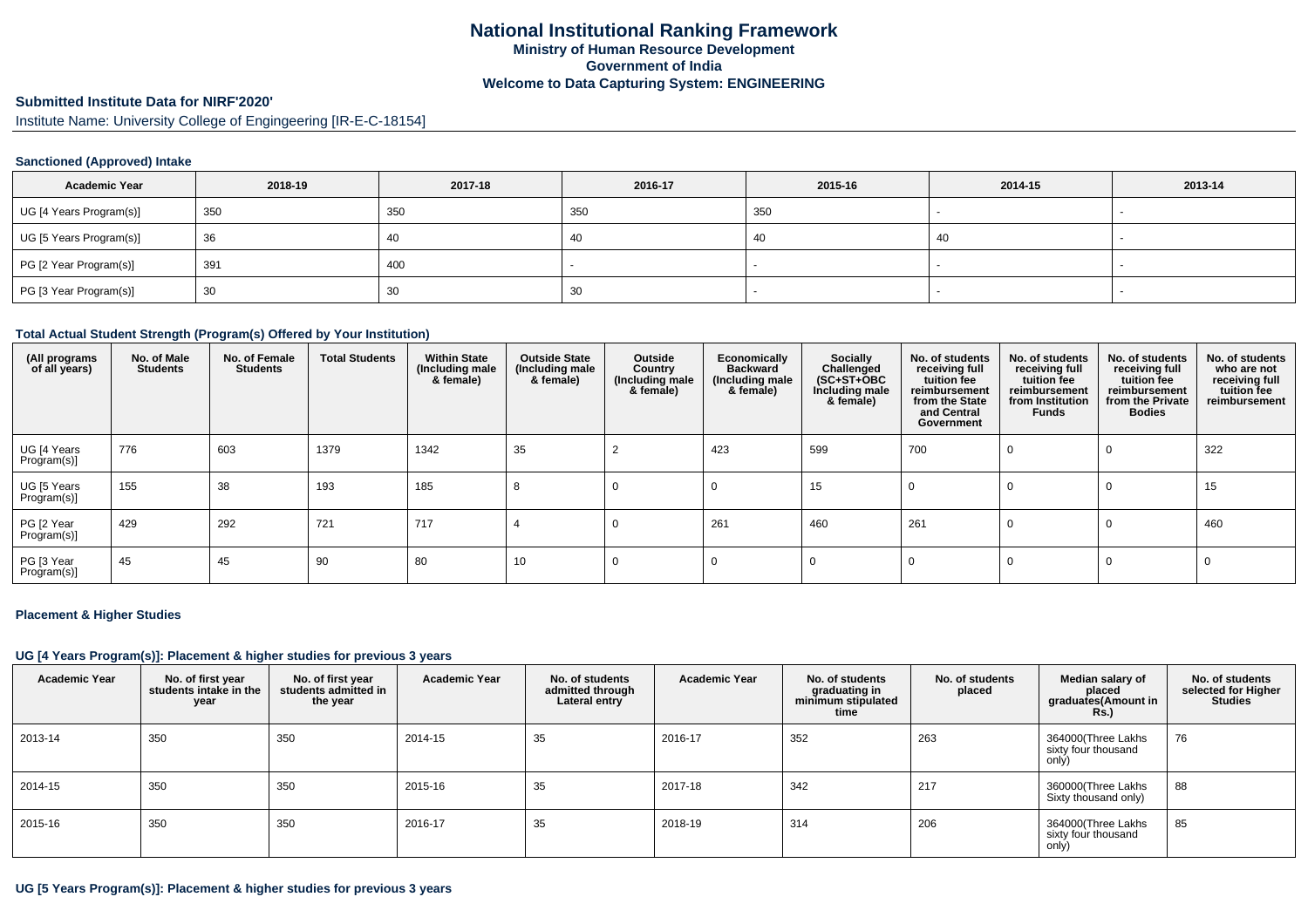| <b>Academic Year</b> | No. of first year<br>students intake in the<br>year | No. of first year<br>students admitted in<br>the year | <b>Academic Year</b> | No. of students<br>admitted through<br>Lateral entry | <b>Academic Year</b> | No. of students<br>graduating in<br>minimum stipulated<br>time | No. of students<br>placed | Median salary of<br>placed<br>graduates(Amount in<br>Rs.) | No. of students<br>selected for Higher<br><b>Studies</b> |
|----------------------|-----------------------------------------------------|-------------------------------------------------------|----------------------|------------------------------------------------------|----------------------|----------------------------------------------------------------|---------------------------|-----------------------------------------------------------|----------------------------------------------------------|
| 2012-13              | 40                                                  | 39                                                    | 2013-14              |                                                      | 2016-17              | 22                                                             |                           | O(Zero)                                                   |                                                          |
| 2013-14              | 40                                                  | 40                                                    | 2014-15              |                                                      | 2017-18              | -27                                                            |                           | O(Zero)                                                   |                                                          |
| 2014-15              | 40                                                  | 40                                                    | 2015-16              |                                                      | 2018-19              | 25                                                             |                           | O(Zero)                                                   |                                                          |

# **PG [2 Years Program(s)]: Placement & higher studies for previous 3 years**

| <b>Academic Year</b> | No. of first year<br>students intake in the<br>year | No. of first year<br>students admitted in<br>the year | <b>Academic Year</b> | No. of students graduating in minimum<br>stipulated time | No. of students<br>placed | Median salary of<br>placed<br>graduates(Amount in<br><b>Rs.)</b> | No. of students<br>selected for Higher<br><b>Studies</b> |
|----------------------|-----------------------------------------------------|-------------------------------------------------------|----------------------|----------------------------------------------------------|---------------------------|------------------------------------------------------------------|----------------------------------------------------------|
| 2015-16              | 198                                                 | 198                                                   | 2016-17              | 192                                                      | 36                        | 350000(Three Lakhs<br>fifty thousand)                            |                                                          |
| 2016-17              | 275                                                 | 216                                                   | 2017-18              | 211                                                      | 34                        | 350000(Three Lakhs<br>fifty thousand)                            |                                                          |
| 2017-18              | 400                                                 | 375                                                   | 2018-19              | 360                                                      | 58                        | 350000(Three Lakhs<br>fifty thousand)                            |                                                          |

# **PG [3 Years Program(s)]: Placement & higher studies for previous 3 years**

| <b>Academic Year</b> | No. of first year<br>students intake in the<br>year | No. of first year<br>students admitted in<br>the year | <b>Academic Year</b> | No. of students<br>admitted through<br>Lateral entry | <b>Academic Year</b> | No. of students<br>graduating in<br>minimum stipulated<br>time | No. of students<br>placed | Median salary of<br>placed<br>graduates(Amount in<br><b>Rs.)</b> | No. of students<br>selected for Higher<br><b>Studies</b> |
|----------------------|-----------------------------------------------------|-------------------------------------------------------|----------------------|------------------------------------------------------|----------------------|----------------------------------------------------------------|---------------------------|------------------------------------------------------------------|----------------------------------------------------------|
| 2014-15              | 30                                                  | 30                                                    | 2015-16              |                                                      | 2016-17              | 28                                                             | 12                        | 350000(Three Lakhs<br>fifty thousand)                            |                                                          |
| 2015-16              | 30                                                  | 30                                                    | 2016-17              |                                                      | 2017-18              | 30                                                             |                           | 350000(Three Lakhs<br>fifty thousand)                            | 10                                                       |
| 2016-17              | 30                                                  | 30                                                    | 2017-18              |                                                      | 2018-19              | 30                                                             | 15                        | 350000(Three Lakhs<br>fifty thousand)                            |                                                          |

## **Ph.D Student Details**

L

| Ph.D (Student pursuing doctoral program till 2017-18; Students admitted in the academic year 2018-19 should not be entered here.) |         |                       |         |  |  |  |
|-----------------------------------------------------------------------------------------------------------------------------------|---------|-----------------------|---------|--|--|--|
|                                                                                                                                   |         | <b>Total Students</b> |         |  |  |  |
| Full Time                                                                                                                         |         | 16                    |         |  |  |  |
| Part Time                                                                                                                         |         | 1512                  |         |  |  |  |
| No. of Ph.D students graduated (including Integrated Ph.D)                                                                        |         |                       |         |  |  |  |
|                                                                                                                                   | 2018-19 | 2017-18               | 2016-17 |  |  |  |
| Full Time                                                                                                                         |         |                       |         |  |  |  |
| Part Time<br>122<br>65<br>116                                                                                                     |         |                       |         |  |  |  |

# **Financial Resources: Utilised Amount for the Capital expenditure for previous 3 years**

| ic Year | 2018-1                      | 2017-18                             | 2016-17 |
|---------|-----------------------------|-------------------------------------|---------|
|         | $\sim$ $\sim$ $\sim$ $\sim$ | the contract of the contract of the | $    -$ |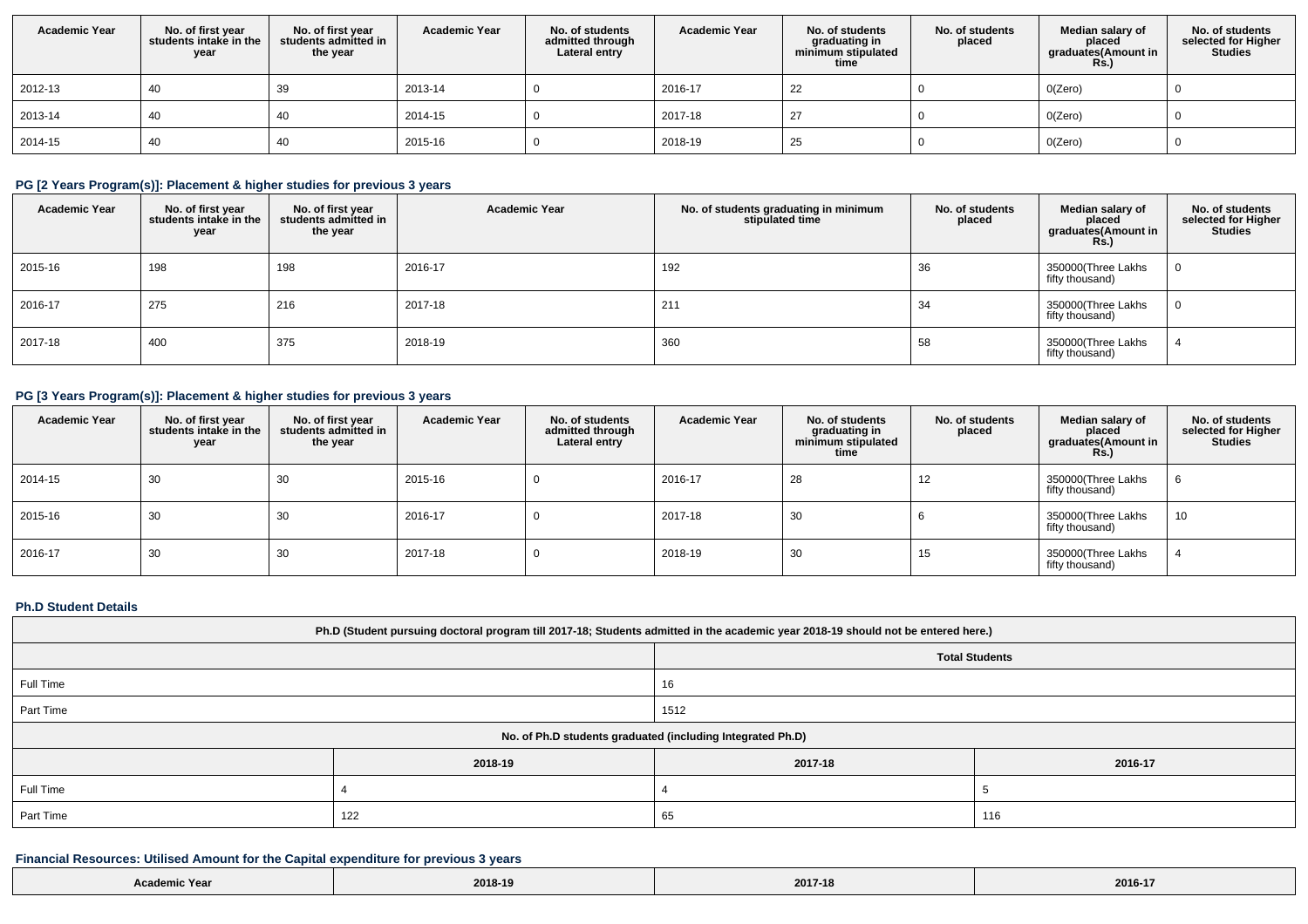|                                                                                                                                                                                           | <b>Utilised Amount</b>                                                                  | <b>Utilised Amount</b>                                              | <b>Utilised Amount</b>                                                       |  |  |  |  |  |
|-------------------------------------------------------------------------------------------------------------------------------------------------------------------------------------------|-----------------------------------------------------------------------------------------|---------------------------------------------------------------------|------------------------------------------------------------------------------|--|--|--|--|--|
| Annual Capital Expenditure on Academic Activities and Resources (excluding expenditure on buildings)                                                                                      |                                                                                         |                                                                     |                                                                              |  |  |  |  |  |
| Library (Books, Journals and e-Resources only)                                                                                                                                            | 63570 (Sixty Three Thousand Five Hundred Seventy)                                       | 112600 (Eleven Lakh Twenty Six Thousand Six Hundred)                | 208627 (Two Lakh Eight Thousand Six Hundred Twenty Seven                     |  |  |  |  |  |
| New Equipment and software for Laboratories                                                                                                                                               | 188144427 (One Crore Eighty One Lakh Forty Four Thousand<br>Four Hundred Twenty Seven ) | 7709205 (Seventy Seven Lakh Nine Thousand Two Hundred<br>Five 1     | 5323285 (Fifty Three Lakh Twenty Three Thousand Two<br>Hundred Eighty Five ) |  |  |  |  |  |
| <b>Engineering Workshops</b>                                                                                                                                                              | 210050 (Two Lakh and ten thousand and fifty only)                                       | 645173 (Six Lakh Forty Five Thousand One Hundred Seventy<br>Three \ | 586048 (Fifty eFive Lakh Eighty Six Thousand Forty Eight ight                |  |  |  |  |  |
| Other expenditure on creation of Capital Assets (For setting up<br>classrooms, seminar hall, conference hall, library, Lab, Engg<br>workshops excluding expenditure on Land and Building) | 2435824 (Twenty Four Lakh Thirty five thousand eight hundred<br>and twenty four)        | $0$ (zero)                                                          | 0 (zero)                                                                     |  |  |  |  |  |

# **Financial Resources: Utilised Amount for the Operational expenditure for previous 3 years**

| 2018-19<br><b>Academic Year</b>                                                                                                                                                                 |                                                                                               | 2017-18                                                                            | 2016-17                                                                         |  |  |  |  |  |
|-------------------------------------------------------------------------------------------------------------------------------------------------------------------------------------------------|-----------------------------------------------------------------------------------------------|------------------------------------------------------------------------------------|---------------------------------------------------------------------------------|--|--|--|--|--|
|                                                                                                                                                                                                 | <b>Utilised Amount</b>                                                                        | <b>Utilised Amount</b>                                                             | <b>Utilised Amount</b>                                                          |  |  |  |  |  |
| <b>Annual Operational Expenditure</b>                                                                                                                                                           |                                                                                               |                                                                                    |                                                                                 |  |  |  |  |  |
| Salaries (Teaching and Non Teaching staff)                                                                                                                                                      | 255683861 (Twenty Five Crore Fifty Six Lakh Eighty Three<br>Thousand Eight Hundred Sixty One) | 203605153 (Twenty Crore Thirty Six Lakh Five Thousand One<br>Hundred Fifty Three ) | 197660660 (Nineteen Crore Seventy Six Lakh Sixty Thousand<br>Six Hundred Sixty) |  |  |  |  |  |
| Maintenance of Academic Infrastructure or consumables and<br>other running expenditures (excluding maintenance of hostels<br>and allied services, rent of the building, depreciation cost, etc) | 1920160 (Nineteen Lakh Twenty Thousand One Hundred Sixty                                      | 2897674 (Twenty Eight Lakh Ninety Seven Thousand Six<br>Hundred Seventy Four )     | 2806865 (Twenty Eight Lakh Six Thousand Eight Hundred<br>Sixty Five)            |  |  |  |  |  |
| Seminars/Conferences/Workshops                                                                                                                                                                  | 1506434 (Fifteen Lakh Six Thousand Four Hundred Thirty Four                                   | 0 (zero)                                                                           | 0 (zero)                                                                        |  |  |  |  |  |

**IPR**

| Calendar year            | 2018 | 2017 | 2016 |
|--------------------------|------|------|------|
| No. of Patents Published |      |      |      |
| No. of Patents Granted   |      |      |      |

# **Sponsored Research Details**

| <b>Financial Year</b>                    | 2018-19                         | 2017-18                      | 2016-17                                                                           |
|------------------------------------------|---------------------------------|------------------------------|-----------------------------------------------------------------------------------|
| Total no. of Sponsored Projects          |                                 |                              |                                                                                   |
| Total no. of Funding Agencies            |                                 |                              |                                                                                   |
| Total Amount Received (Amount in Rupees) | 5550000                         | 19800000                     | 145420791                                                                         |
| Amount Received in Words                 | Fifty five lakhs fifty thousand | One Crore Ninety Eight Lakhs | Fourteen Crore Fifty Four Lakh Twenty Thousand Seven<br><b>Hundred Ninety One</b> |

# **Consultancy Project Details**

| <b>Financial Year</b>             | 2018-19 | 2017-18 | 2016-17 |  |  |
|-----------------------------------|---------|---------|---------|--|--|
| Total no. of Consultancy Projects | 360     | 350     | 322     |  |  |
| Total no. of Client Organizations | 120     | 110     | 103     |  |  |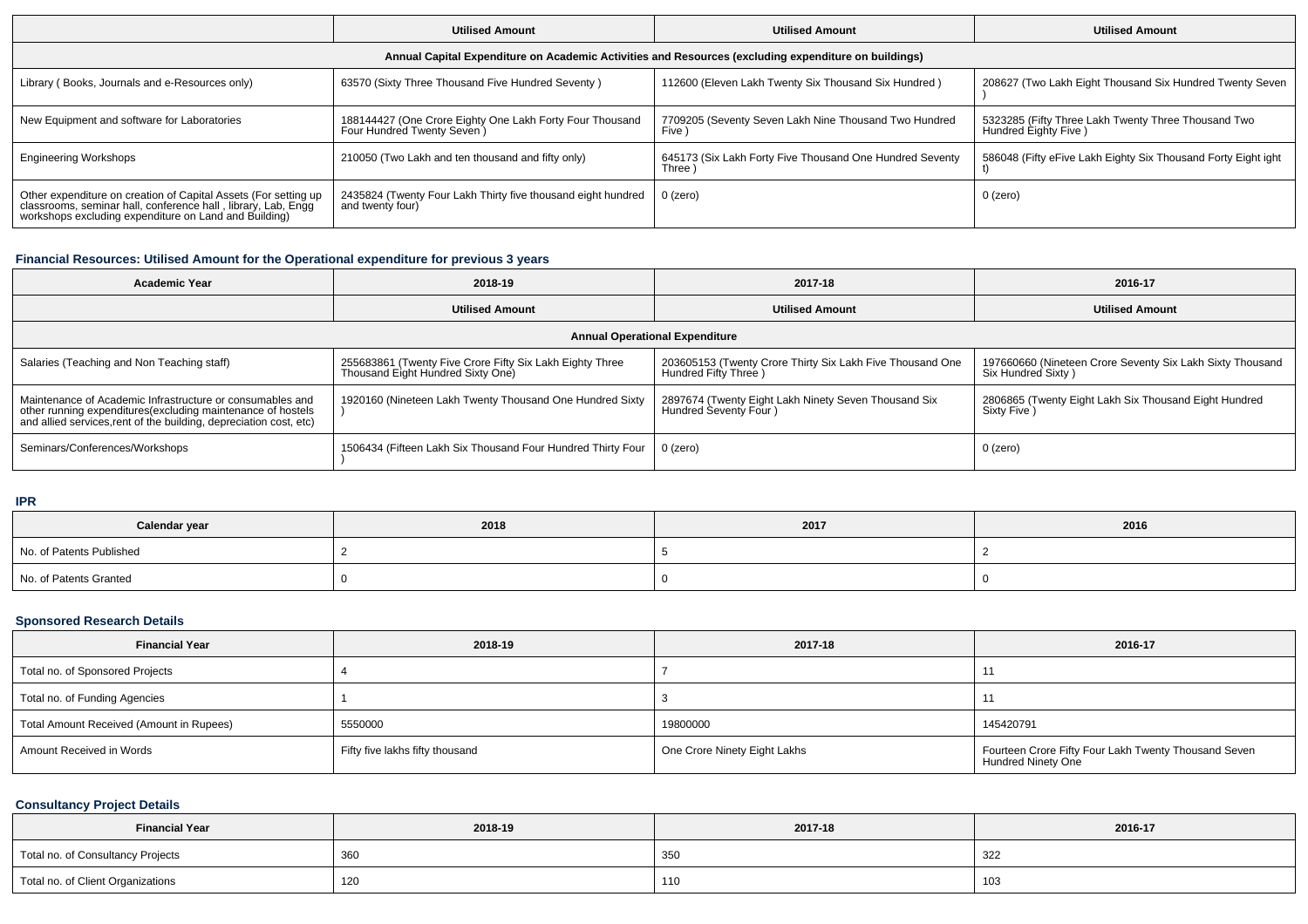| Total Amount Received (Amount in Rupees) | 8169889                                                  | 8266357                                                | 7772871                                               |
|------------------------------------------|----------------------------------------------------------|--------------------------------------------------------|-------------------------------------------------------|
| Amount Received in Words                 | Eighty One Lakh Sixty Nine Thousand Eight Hundred Eighty | Eighty Two Lakh Sixty Six Thousand Three Hundred Fifty | Seventy Seven Lakh Seventy Two Thousand Eight Hundred |
|                                          | Nine                                                     | Seven                                                  | Seventy One                                           |

# **PCS Facilities: Facilities of physically challenged students**

| 1. Do your institution buildings have Lifts/Ramps?                                                                                                        | Yes, more than 80% of the buildings |
|-----------------------------------------------------------------------------------------------------------------------------------------------------------|-------------------------------------|
| 2. Do your institution have provision for walking aids, includingwheelchairs and transportation from one building to another for<br>handicapped students? | Yes                                 |
| 3. Do your institution buildings have specially designed toilets for handicapped students?                                                                | Yes, more than 80% of the buildings |

# **Awards Details**

|                | government agencies in the previous academic year 2018-19 | 1. How many faculty member of your institution have received highly reputed national/international awards/recognition from central |                                                                                                                       |                                                                                                                                   |                                          |                            |                            |                               |                              |  |
|----------------|-----------------------------------------------------------|------------------------------------------------------------------------------------------------------------------------------------|-----------------------------------------------------------------------------------------------------------------------|-----------------------------------------------------------------------------------------------------------------------------------|------------------------------------------|----------------------------|----------------------------|-------------------------------|------------------------------|--|
| Srno           | Name of the Faculty                                       | Name of the Award                                                                                                                  | <b>Name of the Central</b><br>government<br>agency/international<br>agencies from where<br>award has been<br>received | Address of the<br>Agency giving award                                                                                             | <b>Contact Email ID of</b><br>the Agency | Year of receiving<br>award | Email ID of the<br>faculty | Contact no. of the<br>faculty | Is it<br>Fellowship?(Yes/No) |  |
|                | <b>SANTI PRABHA</b>                                       | PERSONALITY TEST<br><b>BOARD FOR</b><br><b>ENGINEERING</b><br><b>SERVICES</b><br><b>EXAMINATION</b>                                | <b>UPSC</b>                                                                                                           | UPSC, Dholpur House,<br>Shahjahan Road, New<br>Delhi (Near India Gate)                                                            | upsc.ac@gmail.com                        | 2018                       | santiprabha@yahoo.co<br>m  | 9133695833                    | No                           |  |
| 2              | <b>I SANTI PRABHA</b>                                     | <b>Centre Election</b><br>Kakinada                                                                                                 | The Institution of<br>Electronics and<br>Telecommunication<br>Engineers                                               | The Institution of<br>Electronics &<br>Telecommunication<br>Engineers 2.<br>Institutional Area. Lodi<br>Road New Delhi-<br>110003 | iete.membership@gma<br>il.com            | 2018                       | santiprabha@yahoo.co<br>m  | 9133695833                    | No                           |  |
| 3              | K V Ramana                                                | <b>AICTE</b> Inspection<br>expert committee<br>member                                                                              | <b>AICTE</b>                                                                                                          | <b>AICTE New Delhi</b>                                                                                                            | rpsrifd@aicte-india.org                  | 2019                       | vamsivihar@gmail.com       | 9177780000                    | No                           |  |
| $\overline{4}$ | K Ramu                                                    | Best paper Received in<br><b>IGC</b>                                                                                               | Indian Geotechnical<br>Society                                                                                        | <b>IISC Bangalore</b>                                                                                                             | admin@igs.org.in                         | 2017                       | kramujntu@hotmail.co<br>m  | 8978966855                    | Yes                          |  |
| 5              | K Ramu                                                    | Indian Geotechnical<br>Society Executive Co                                                                                        | Indian Geotechnical<br>Society                                                                                        | Bangalore                                                                                                                         | admin@igs.org.in                         | 2018                       | kramujntu@hotmail.co<br>m  | 8978966855                    | Yes                          |  |
| 6              | P Subba Rao                                               | <b>UPSC Examination</b>                                                                                                            | <b>UPSC</b>                                                                                                           | UPSC. New Delhi                                                                                                                   | upsccb@gmail.com                         | 2018                       | srpalivela@gmail.com       | 7093925555                    | No                           |  |
| $\overline{7}$ | Dr P Subba Rao                                            | <b>AICTE South Central</b><br><b>Region Committee</b><br>member                                                                    | <b>AICTE South Central</b><br>Region                                                                                  | University college of<br>engineering, JNTUK<br>Kakinada                                                                           | scro@aicte-india.org                     | 2019                       | srpalivela@gmail.com       | 7093925555                    | No                           |  |
|                |                                                           | 2. How many students of your institution have won international awards in the previous academic year 2018-19                       |                                                                                                                       |                                                                                                                                   | 0                                        |                            |                            |                               |                              |  |

#### **Accreditation**

## **NBA Accreditation**

| 1. Does your institute have a valid NBA Accreditation?                                     |                               |
|--------------------------------------------------------------------------------------------|-------------------------------|
| Total number of programs (whose two batches have passed out) in the institution/department | Number of programs accredited |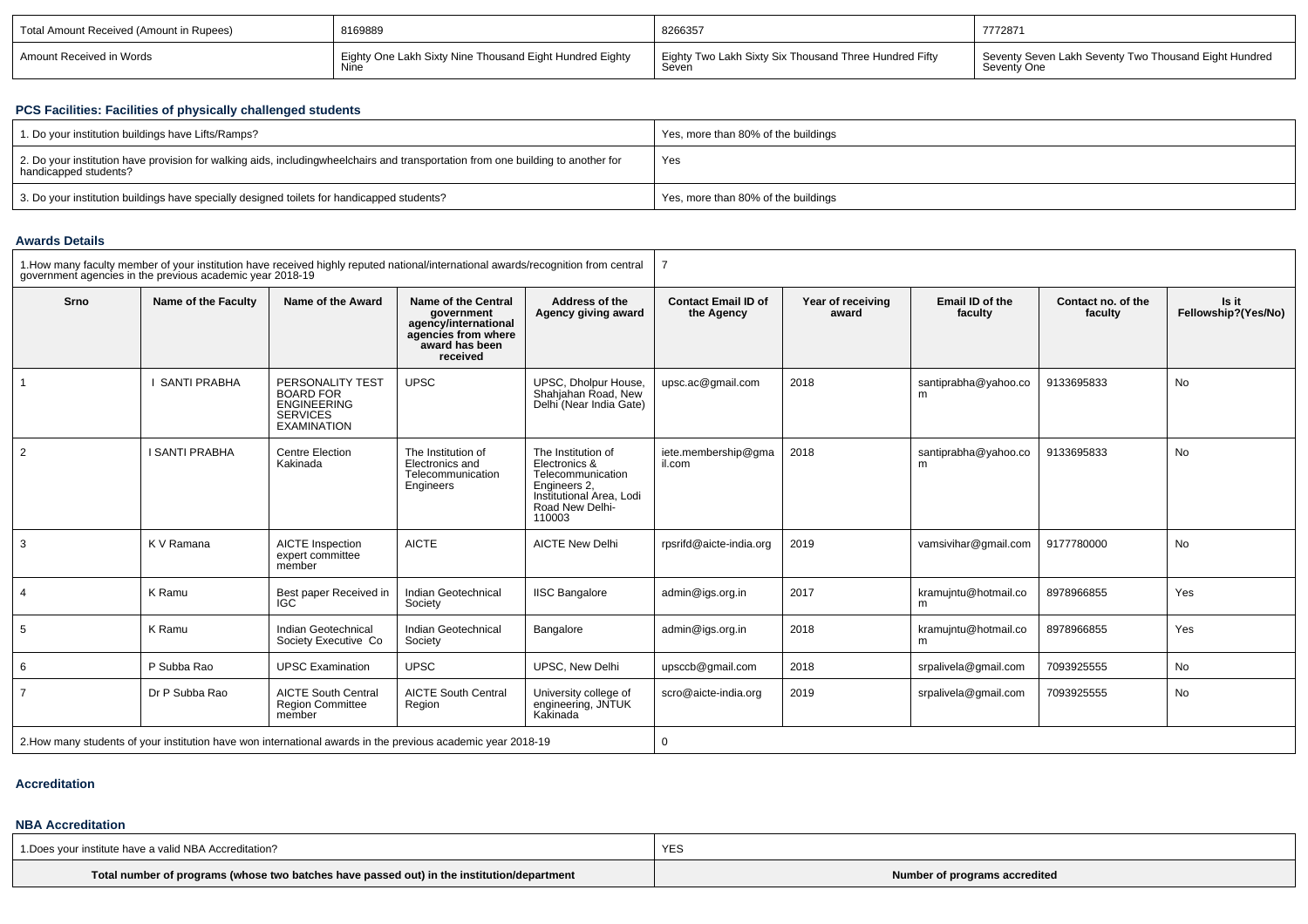| 18                                                  |            | 15         |                             |  |
|-----------------------------------------------------|------------|------------|-----------------------------|--|
| Name of the accredited program                      | Valid from | Valid upto | <b>Accreditation Status</b> |  |
| <b>BTech Civil Engineering</b>                      | 01-07-2019 | 30-06-2022 | Accredited for 3 years      |  |
| <b>BTech Electrical and Electronics Engineering</b> | 01-07-2019 | 30-06-2022 | Accredited for 3 years      |  |
| <b>BTech Mechanical Engineering</b>                 | 01-07-2019 | 30-06-2022 | Accredited for 3 years      |  |
| BTech Electronics and Communication Engineering     | 01-07-2019 | 30-06-2022 | Accredited for 3 years      |  |
| BTech Computer Science and Engineering              | 01-07-2019 | 30-06-2022 | Accredited for 3 years      |  |
| <b>MTech Structural Engineering</b>                 | 01-07-2017 | 30-06-2020 | Accredited for 3 years      |  |
| MTech Soli Mechanics and Foundation Engineering     | 01-07-2017 | 30-06-2020 | Accredited for 3 years      |  |
| MTech High Voltage Engineering                      | 01-07-2017 | 30-06-2020 | Accredited for 3 years      |  |
| MTech Advanced Electrical power systems             | 01-07-2017 | 30-06-2020 | Accredited for 3 years      |  |
| <b>MTech Machine Design</b>                         | 01-07-2017 | 30-06-2020 | Accredited for 3 years      |  |
| <b>MTech CADCAM</b>                                 | 01-07-2017 | 30-06-2020 | Accredited for 3 years      |  |
| MTech Instrumentation and Control Engineering       | 01-07-2017 | 30-06-2020 | Accredited for 3 years      |  |
| MTech Computer and Communication Engineering        | 01-07-2017 | 30-06-2020 | Accredited for 3 years      |  |
| MTech Computer Science Engineering                  | 01-07-2017 | 30-06-2020 | Accredited for 3 years      |  |
| <b>MTech Information Technology</b>                 | 01-07-2017 | 30-06-2020 | Accredited for 3 years      |  |

## **Village Adoption**

| Have<br>าnat Bharat Scheme?<br>under<br>`any villana<br>institute. |  |
|--------------------------------------------------------------------|--|

# **Faculty Details**

| Srno            | Name                                 | Age | Designation            | Gender | Qualification     | <b>Experience (In</b><br>Months) | <b>Is Associated</b><br><b>Last Year</b> | <b>Currently</b><br>working with<br>institution? | <b>Joining Date</b> | <b>Leaving Date</b> | <b>Association type</b> |
|-----------------|--------------------------------------|-----|------------------------|--------|-------------------|----------------------------------|------------------------------------------|--------------------------------------------------|---------------------|---------------------|-------------------------|
|                 | Sri P RAJA<br>SEKHAR                 | 42  | Assistant<br>Professor | Male   | M.Tech            | 57                               | Yes                                      | Yes                                              | 13-12-2012          | $\sim$              | Adhoc /<br>Contractual  |
| 2               | Dr G SYAM<br><b>KUMAR</b>            | 41  | Assistant<br>Professor | Male   | Ph.D              | 130                              | Yes                                      | Yes                                              | 12-07-2007          | $\sim$              | Regular                 |
| 3               | Smt E<br>RAMYADEVI                   | 33  | Lecturer               | Female | M.Sc.(Biochemistr | 58                               | Yes                                      | Yes                                              | 03-09-2014          | $\sim$              | Adhoc /<br>Contractual  |
| $\overline{4}$  | Dr S SRINIVASA<br>KUMAR              | 60  | Professor              | Male   | Ph.D              | 434                              | Yes                                      | Yes                                              | 21-04-1985          | $\sim$              | Regular                 |
| $5\overline{)}$ | Dr K<br>PURNANDAM                    | 60  | Professor              | Male   | Ph.D              | 295                              | Yes                                      | Yes                                              | 06-11-1992          | $\sim$              | Regular                 |
| 6               | Dr L SUMA<br>LATHA                   | 40  | Professor              | Female | Ph.D              | 223                              | Yes                                      | Yes                                              | 12-10-2000          | $\sim$              | Regular                 |
| $\overline{ }$  | Sri KALYANA<br>MANOHAR<br>VEERAMALLU | 32  | Assistant<br>Professor | Male   | M.Tech            | 88                               | Yes                                      | Yes                                              | 02-01-2013          | $\sim$              | Regular                 |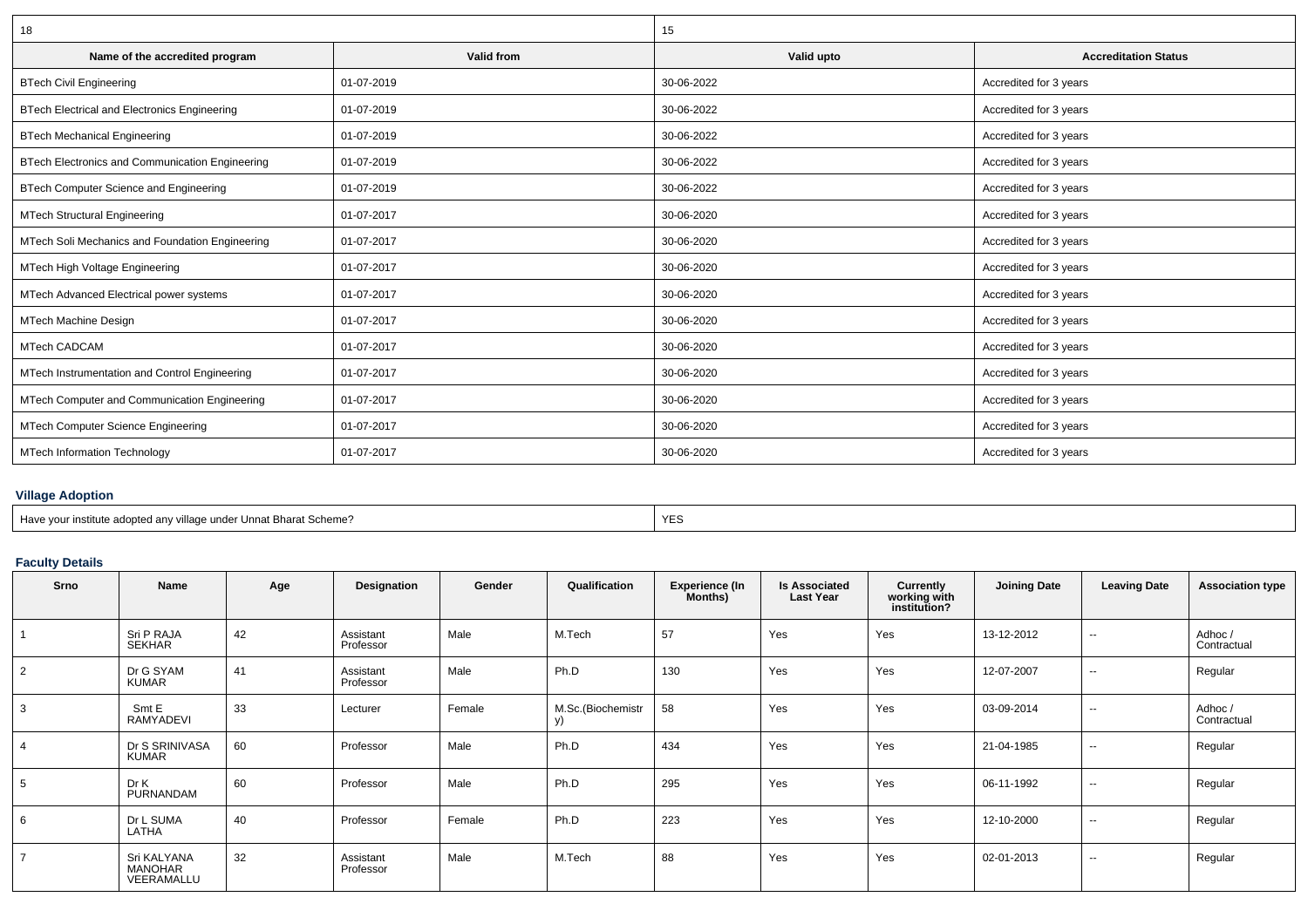| 8  | M RAVINDRA<br><b>BABU</b>      | 36 | Assistant<br>Professor | Male   | M.Tech           | 116 | Yes | Yes | 10-01-2013 | $\overline{\phantom{a}}$ | Regular                |
|----|--------------------------------|----|------------------------|--------|------------------|-----|-----|-----|------------|--------------------------|------------------------|
| 9  | Smt S<br>Dhanalakshmi          | 35 | Lecturer               | Female | M.Tech           | 32  | Yes | Yes | 29-09-2016 | $\overline{\phantom{a}}$ | Adhoc /<br>Contractual |
| 10 | Dr R Krishna Rao               | 36 | Lecturer               | Male   | Ph.D             | 46  | Yes | Yes | 04-06-2015 | $\overline{\phantom{a}}$ | Adhoc /<br>Contractual |
| 11 | Dr K RAMA DEVI                 | 44 | Assistant<br>Professor | Female | Ph.D             | 78  | Yes | Yes | 31-12-2012 | $\overline{\phantom{a}}$ | Regular                |
| 12 | Smt K JHANSI<br>RANI           | 35 | Assistant<br>Professor | Female | M.Tech           | 77  | Yes | Yes | 07-01-2013 | $\overline{\phantom{a}}$ | Regular                |
| 13 | Dr T MURALI<br><b>MOHAN</b>    | 43 | Associate<br>Professor | Male   | Ph.D             | 227 | Yes | Yes | 16-06-2003 | $\overline{\phantom{a}}$ | Regular                |
| 14 | Smt SH Kumari V                | 34 | Lecturer               | Female | M.Tech           | 56  | Yes | Yes | 21-10-2013 | $\overline{\phantom{a}}$ | Adhoc /<br>Contractual |
| 15 | Dr D LINGA RAJU                | 40 | Assistant<br>Professor | Male   | Ph.D             | 130 | Yes | Yes | 31-12-2012 | $\overline{\phantom{a}}$ | Regular                |
| 16 | Sri B AJAY BABU                | 34 | Lecturer               | Male   | M.Tech           | 70  | Yes | Yes | 23-12-2016 | $\overline{\phantom{a}}$ | Adhoc /<br>Contractual |
| 17 | Sri L Venkata<br>Narayana      | 32 | Lecturer               | Male   | M.Tech           | 78  | Yes | Yes | 08-06-2012 | $\overline{\phantom{a}}$ | Adhoc /<br>Contractual |
| 18 | Smt Ch V V S<br>Vijaya Madhuri | 39 | Lecturer               | Female | M.Tech           | 82  | Yes | Yes | 02-07-2012 | $\overline{\phantom{a}}$ | Adhoc /<br>Contractual |
| 19 | Dr B LEELA<br><b>KUMARI</b>    | 38 | Assistant<br>Professor | Female | Ph.D             | 77  | Yes | Yes | 22-01-2013 | $\overline{\phantom{a}}$ | Regular                |
| 20 | Dr S SIVA NAGA<br>RAJU         | 49 | Professor              | Male   | Ph.D             | 228 | Yes | Yes | 29-10-1999 | $\overline{\phantom{a}}$ | Regular                |
| 21 | SATHIBABU<br><b>REDDY</b>      | 31 | Lecturer               | Male   | MSc(Mathematics) | 106 | Yes | Yes | 10-10-2010 | $\overline{\phantom{a}}$ | Adhoc /<br>Contractual |
| 22 | Sri M<br><b>KUMARASWAMY</b>    | 54 | Associate<br>Professor | Male   | M.Tech           | 392 | Yes | Yes | 06-02-1990 | $\overline{\phantom{a}}$ | Regular                |
| 23 | Smt M Aruna                    | 29 | Lecturer               | Female | M.Tech           | 34  | Yes | Yes | 09-09-2016 | $\overline{\phantom{a}}$ | Adhoc /<br>Contractual |
| 24 | Dr R SRINIVASA<br>RAO          | 48 | Professor              | Male   | Ph.D             | 241 | Yes | Yes | 22-11-1999 | $\overline{\phantom{a}}$ | Regular                |
| 25 | Dr G PADMAJA<br>RANI           | 54 | Professor              | Female | Ph.D             | 150 | Yes | Yes | 26-11-2006 | $\overline{\phantom{a}}$ | Regular                |
| 26 | Smt M V S V<br>KIRANMAI        | 40 | Lecturer               | Female | M.Tech           | 192 | Yes | Yes | 10-06-2002 | $\overline{\phantom{a}}$ | Adhoc /<br>Contractual |
| 27 | TIRUMADI<br>SRINIVAS           | 42 | Lecturer               | Male   | M.Tech           | 82  | Yes | Yes | 02-06-2014 | $\overline{\phantom{a}}$ | Adhoc /<br>Contractual |
| 28 | Sri D<br>Brahmeswara Rao       | 40 | Lecturer               | Male   | M.Tech           | 78  | Yes | Yes | 06-06-2012 | $\overline{\phantom{a}}$ | Adhoc /<br>Contractual |
| 29 | Dr K KRISHNA<br><b>BHASKAR</b> | 38 | Assistant<br>Professor | Male   | M.Tech           | 98  | Yes | Yes | 03-01-2013 | $\overline{\phantom{a}}$ | Regular                |
| 30 | Smt P PUSHPA<br>LATHA          | 32 | Assistant<br>Professor | Female | M.Tech           | 77  | Yes | Yes | 02-01-2013 | $\overline{\phantom{a}}$ | Regular                |
| 31 | Dr VVN MURTHY                  | 58 | Professor              | Male   | Ph.D             | 390 | Yes | Yes | 23-11-1989 | $\overline{\phantom{a}}$ | Regular                |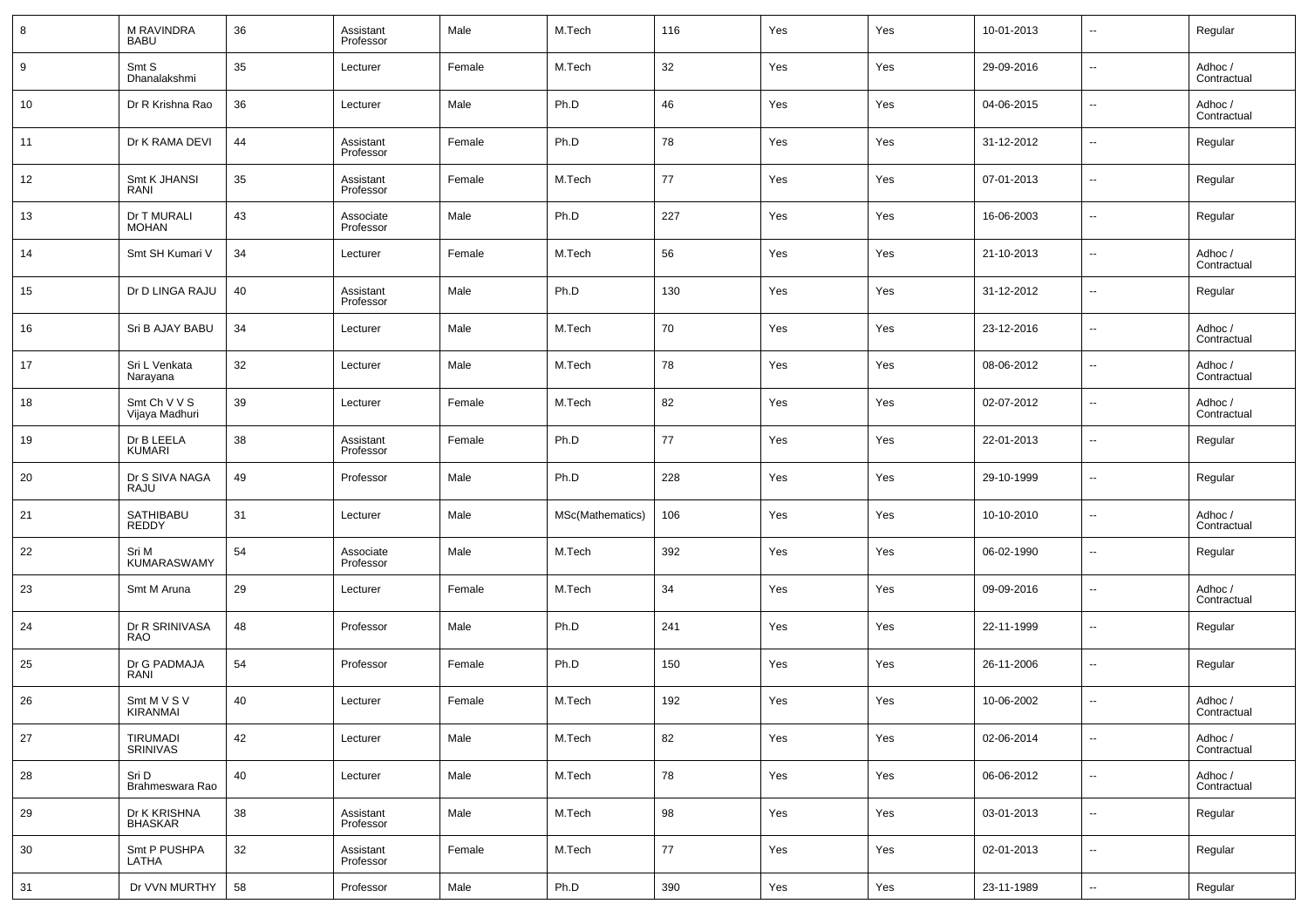| 32 | Sri V S Naga Raju                 | 38 | Lecturer               | Male   | M.Tech                 | 70  | Yes | Yes | 06-10-2013 | $\overline{\phantom{a}}$ | Adhoc /<br>Contractual |
|----|-----------------------------------|----|------------------------|--------|------------------------|-----|-----|-----|------------|--------------------------|------------------------|
| 33 | Dr R Sreenivasulu                 | 35 | Lecturer               | Male   | Ph.D                   | 34  | Yes | Yes | 14-06-2016 | $\overline{\phantom{a}}$ | Adhoc /<br>Contractual |
| 34 | Dr K RAMU                         | 50 | Professor              | Male   | Ph.D                   | 294 | Yes | Yes | 13-12-2016 | $\overline{\phantom{a}}$ | Regular                |
| 35 | Dr N<br>RAMAKRISHNAIA<br>H.       | 41 | Associate<br>Professor | Male   | Ph.D                   | 151 | Yes | Yes | 16-11-2006 | $\sim$                   | Regular                |
| 36 | Dr J V R MURTHY                   | 58 | Professor              | Male   | Ph.D                   | 436 | Yes | Yes | 06-05-1986 | $\overline{\phantom{a}}$ | Regular                |
| 37 | Sri D Rajesh                      | 39 | Lecturer               | Male   | M.Tech                 | 58  | Yes | Yes | 23-06-2014 | $\overline{\phantom{a}}$ | Adhoc /<br>Contractual |
| 38 | Dr V Ravindranath                 | 56 | Professor              | Male   | Ph.D                   | 83  | Yes | Yes | 09-11-1989 | $\sim$                   | Regular                |
| 39 | Dr A<br>MALLIKARJUNA<br>PRASAD    | 54 | Professor              | Male   | Ph.D                   | 150 | Yes | Yes | 16-12-1997 | $\overline{\phantom{a}}$ | Regular                |
| 40 | Smt A DURGA<br><b>BHAVANI</b>     | 30 | Lecturer               | Female | M.Tech                 | 45  | Yes | Yes | 16-07-2015 | $\overline{\phantom{a}}$ | Adhoc /<br>Contractual |
| 41 | Dr K VENKATA<br>REDDY             | 39 | Associate<br>Professor | Male   | Ph.D                   | 163 | Yes | Yes | 13-11-2006 | $\overline{\phantom{a}}$ | Regular                |
| 42 | Ms D Viswa<br>Bharathi            | 34 | Lecturer               | Female | M.Tech                 | 48  | Yes | Yes | 01-08-2014 | $\overline{\phantom{a}}$ | Adhoc /<br>Contractual |
| 43 | Ms G Bhagya<br>Malleswari         | 29 | Lecturer               | Female | M.Tech                 | 60  | Yes | Yes | 02-06-2014 | $\overline{\phantom{a}}$ | Adhoc /<br>Contractual |
| 44 | Dr U V RATNA<br>KUMARI            | 44 | Professor              | Female | Ph.D                   | 162 | Yes | Yes | 13-01-2006 | $\overline{\phantom{a}}$ | Regular                |
| 45 | Smt A RAJANI                      | 35 | Assistant<br>Professor | Female | M.Tech                 | 77  | Yes | Yes | 05-01-2013 | $\overline{\phantom{a}}$ | Regular                |
| 46 | Dr K RAVINDRA                     | 39 | Associate<br>Professor | Male   | Ph.D                   | 221 | Yes | Yes | 07-06-2003 | $\sim$                   | Regular                |
| 47 | Smt V Radhika                     | 46 | Lecturer               | Female | M.Tech                 | 90  | Yes | No  | 09-06-2010 | 01-02-2019               | Adhoc /<br>Contractual |
| 48 | Dr V Usha Rani                    | 36 | Lecturer               | Female | Ph.D                   | 80  | Yes | Yes | 21-09-2012 | $\overline{\phantom{a}}$ | Adhoc /<br>Contractual |
| 49 | Dr V<br>SRINIVASULU               | 48 | Professor              | Male   | Ph.D                   | 203 | Yes | Yes | 20-06-2003 | $\overline{\phantom{a}}$ | Regular                |
| 50 | Smt E<br><b>SUNEETHA</b>          | 36 | Assistant<br>Professor | Female | M.Tech                 | 77  | Yes | Yes | 02-01-2013 | $\overline{\phantom{a}}$ | Regular                |
| 51 | <b>MVBVS SIVA</b><br><b>KUMAR</b> | 34 | Associate<br>Professor | Male   | M.Tech                 | 48  | Yes | Yes | 04-06-2015 | $\overline{\phantom{a}}$ | Adhoc /<br>Contractual |
| 52 | Smt K Vijaya<br>Bhanu             | 32 | Lecturer               | Female | M.Tech                 | 70  | Yes | Yes | 08-06-2012 | $\sim$                   | Adhoc /<br>Contractual |
| 53 | Sri U Raju                        | 36 | Lecturer               | Male   | M.Tech                 | 16  | Yes | Yes | 28-03-2018 | $\overline{\phantom{a}}$ | Adhoc /<br>Contractual |
| 54 | Dr GVSR<br>DEEKSHITULU            | 46 | Professor              | Male   | Ph.D                   | 102 | Yes | Yes | 14-12-2016 | $\overline{\phantom{a}}$ | Regular                |
| 55 | Dr VV SUBBA<br>RAO                | 54 | Professor              | Male   | Ayurveda<br>Vachaspati | 317 | Yes | Yes | 24-09-1994 | $\overline{\phantom{a}}$ | Regular                |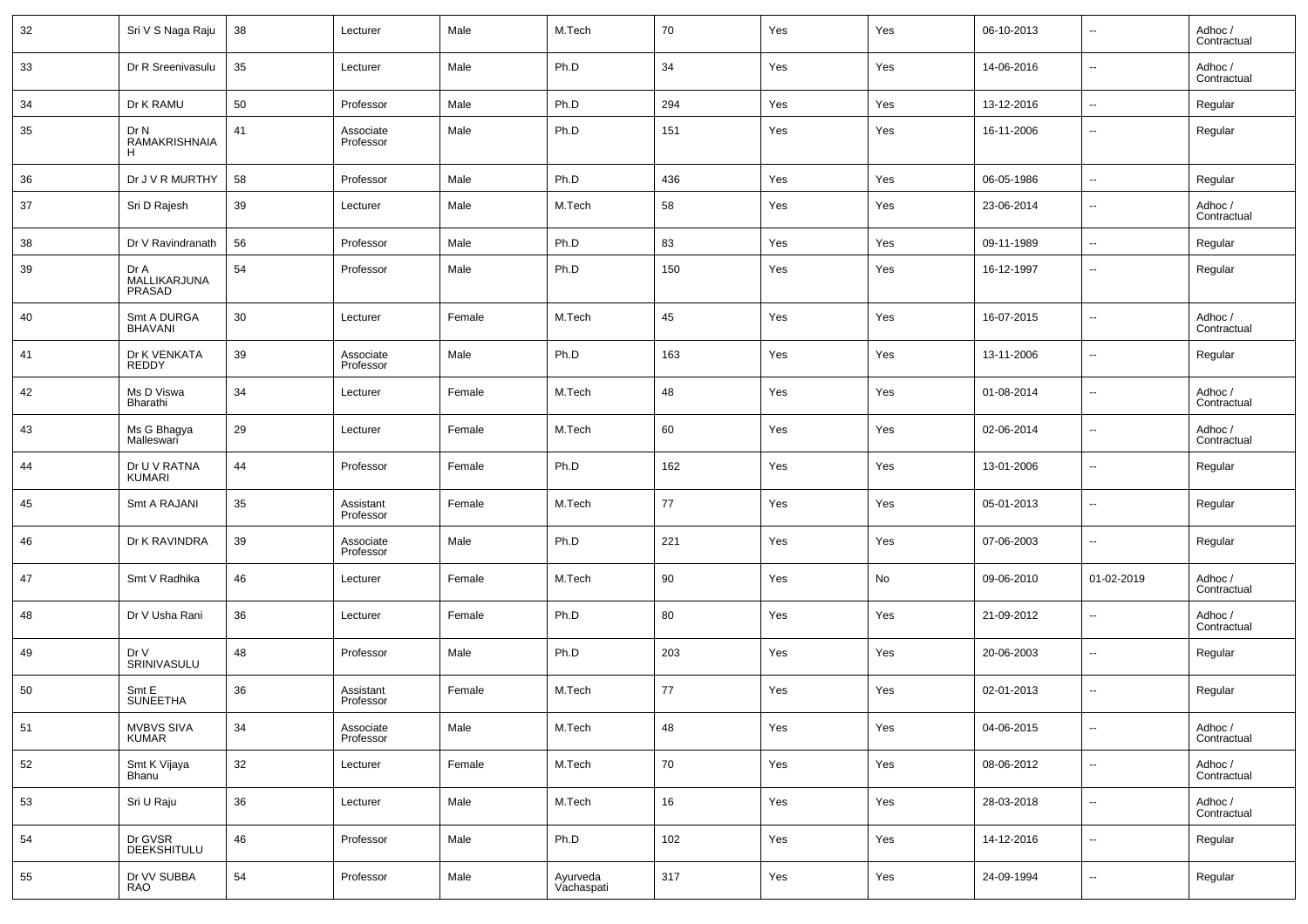| 56 | Dr KOPPISETTI<br>SRINIVASARAO      | 48 | Assistant<br>Professor | Male   | Ph.D    | 102 | Yes | Yes | 08-06-2012 | --                       | Adhoc /<br>Contractual |
|----|------------------------------------|----|------------------------|--------|---------|-----|-----|-----|------------|--------------------------|------------------------|
| 57 | Dr V<br><b>RAMACHANDRA</b><br>RAJU | 60 | Professor              | Male   | Ph.D    | 218 | Yes | Yes | 03-06-2003 | --                       | Regular                |
| 58 | Sri B Hemanth<br>Kumar             | 27 | Lecturer               | Male   | M.Tech  | 16  | Yes | Yes | 09-02-2018 | --                       | Adhoc /<br>Contractual |
| 59 | Dr B BALA<br><b>KRISHNA</b>        | 46 | Professor              | Male   | Ph.D    | 129 | Yes | Yes | 09-10-2003 | н.                       | Regular                |
| 60 | Dr K<br>SAHADEVAIAH                | 50 | Professor              | Male   | Ph.D    | 150 | Yes | Yes | 01-12-2006 | н.                       | Regular                |
| 61 | AJMEERA<br><b>RAMESH</b>           | 34 | Assistant<br>Professor | Male   | M.Tech  | 78  | Yes | Yes | 21-01-2013 | н.                       | Adhoc /<br>Contractual |
| 62 | sathya veni<br>Repalle             | 32 | Lecturer               | Female | M.Tech  | 20  | Yes | Yes | 16-09-2017 | н.                       | Adhoc /<br>Contractual |
| 63 | Sri D Naga Babu                    | 33 | Lecturer               | Male   | M.A     | 82  | Yes | Yes | 02-07-2012 | н.                       | Adhoc /<br>Contractual |
| 64 | Smt B LAKSHMI<br>MANASA            | 32 | Assistant<br>Professor | Female | M.Tech  | 88  | Yes | Yes | 04-01-2013 | н.                       | Regular                |
| 65 | Sri K DURGA<br><b>GANGA RAO</b>    | 31 | Assistant<br>Professor | Male   | M.Tech  | 77  | Yes | Yes | 02-01-2014 | н.                       | Regular                |
| 66 | Dr B SARVESH                       | 63 | Professor              | Male   | Ph.D    | 501 | Yes | Yes | 12-12-1980 | ш,                       | Visiting               |
| 67 | Sri N Sagar Teja<br>Yadav          | 28 | Lecturer               | Male   | M.Tech  | 48  | Yes | Yes | 04-06-2014 | --                       | Adhoc /<br>Contractual |
| 68 | Dr Ch<br>Chandrasekhar             | 37 | Lecturer               | Male   | Ph.D    | 84  | Yes | Yes | 22-01-2012 | ш.                       | Adhoc /<br>Contractual |
| 69 | Dr CH SAIBABU                      | 51 | Professor              | Male   | Ph.D    | 288 | Yes | Yes | 05-11-1995 | ш.                       | Regular                |
| 70 | Smt A KARUNA                       | 35 | Assistant<br>Professor | Female | M.Tech  | 77  | Yes | Yes | 02-01-2013 | $\overline{\phantom{a}}$ | Regular                |
| 71 | P MYNAR BABU                       | 45 | Lecturer               | Male   | Ph.D    | 85  | Yes | Yes | 08-06-2012 | н.                       | Adhoc /<br>Contractual |
| 72 | V VARA PRASAD                      | 36 | Assistant<br>Professor | Male   | M.Tech  | 103 | Yes | Yes | 07-01-2013 | $\sim$                   | Regular                |
| 73 | Smt R Shyamla                      | 32 | Lecturer               | Female | M.Tech  | 34  | Yes | Yes | 04-06-2015 | н.                       | Adhoc /<br>Contractual |
| 74 | Smt G SURYA<br><b>RAMA</b>         | 36 | Professor              | Female | M.Tech  | 59  | Yes | Yes | 31-12-2012 | --                       | Regular                |
| 75 | Dr A SRINIVAS                      | 54 | Lecturer               | Male   | M. Phil | 34  | Yes | Yes | 10-05-2016 | $\sim$                   | Adhoc /<br>Contractual |
| 76 | Dr P SUBBA RAO                     | 53 | Professor              | Male   | Ph.D    | 326 | Yes | Yes | 30-09-1994 | $\overline{\phantom{a}}$ | Regular                |
| 77 | Dr M SAILAJA                       | 52 | Professor              | Female | Ph.D    | 320 | Yes | Yes | 15-09-1994 | ۰.                       | Regular                |
| 78 | Smt M Lova<br>Kumari               | 29 | Lecturer               | Female | M.Tech  | 34  | Yes | Yes | 06-07-2016 | $\sim$                   | Adhoc /<br>Contractual |
| 79 | Dr G ABBAIAH                       | 59 | Professor              | Male   | Ph.D    | 240 | Yes | Yes | 18-04-2001 | $\sim$                   | Regular                |
| 80 | Dr D HARITHA                       | 40 | Professor              | Female | Ph.D    | 179 | Yes | Yes | 27-06-2003 | $\overline{\phantom{a}}$ | Regular                |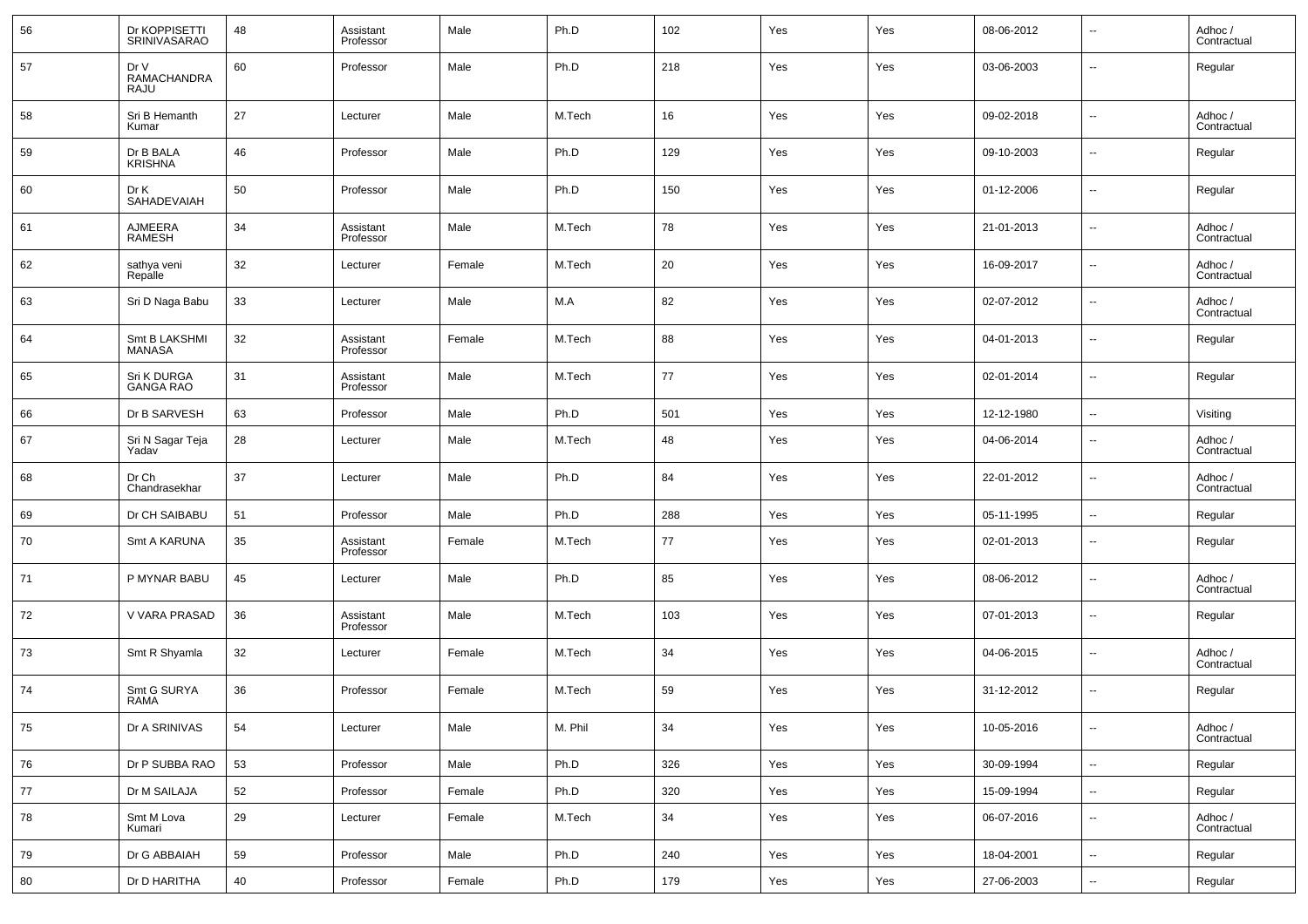| 81  | NALAM<br>CHANDRA<br><b>SEKHAR</b> | 25 | Lecturer               | Male   | M.Tech  | 48       | Yes | Yes | 05-12-2016 | --                       | Adhoc /<br>Contractual |
|-----|-----------------------------------|----|------------------------|--------|---------|----------|-----|-----|------------|--------------------------|------------------------|
| 82  | Dr K MEERA<br>SAHEB               | 47 | Professor              | Male   | Ph.D    | 105      | Yes | Yes | 03-01-2013 | ۰.                       | Regular                |
| 83  | Dr B<br>PRABHAKARA<br><b>RAO</b>  | 63 | Professor              | Male   | Ph.D    | 152      | Yes | Yes | 26-07-1982 | $\overline{\phantom{a}}$ | Adhoc /<br>Contractual |
| 84  | Smt S SHAMEEM<br><b>BHANU</b>     | 34 | Assistant<br>Professor | Male   | M.Tech  | 59       | Yes | Yes | 02-02-2013 | $\overline{\phantom{a}}$ | Regular                |
| 85  | Dr K PADMA<br><b>KUMARI</b>       | 56 | Professor              | Female | Ph.D    | 283      | Yes | Yes | 09-08-1997 | $\overline{\phantom{a}}$ | Regular                |
| 86  | Dr K BABULU                       | 48 | Professor              | Male   | Ph.D    | 228      | Yes | Yes | 07-07-2003 | $\overline{\phantom{a}}$ | Regular                |
| 87  | Dr A GOPALA<br><b>KRISHNA</b>     | 46 | Professor              | Male   | Ph.D    | 228      | Yes | Yes | 27-11-2000 | $\overline{\phantom{a}}$ | Regular                |
| 88  | Dr A KRISHNA<br><b>MOHAN</b>      | 51 | Professor              | Male   | Ph.D    | 191      | Yes | Yes | 07-06-2003 | $\overline{\phantom{a}}$ | Regular                |
| 89  | KADAMBARI<br>RAGHURAM             | 29 | Lecturer               | Male   | M.Tech  | 77       | Yes | Yes | 25-10-2013 | $\overline{\phantom{a}}$ | Adhoc /<br>Contractual |
| 90  | Thotakura<br>Venkata Ramani       | 25 | Lecturer               | Female | M.Tech  | 15       | Yes | Yes | 05-03-2018 | $\overline{\phantom{a}}$ | Adhoc /<br>Contractual |
| 91  | Smt S Usha Nag                    | 33 | Lecturer               | Female | M.Tech  | 60       | Yes | Yes | 06-06-2014 | $\overline{\phantom{a}}$ | Adhoc /<br>Contractual |
| 92  | Dr SG<br>Dhanalakshmi<br>Devi     | 35 | Lecturer               | Female | M. Phil | 72       | Yes | Yes | 02-07-2012 | ۰.                       | Adhoc /<br>Contractual |
| 93  | Dr K DILEEP<br><b>KUMAR</b>       | 38 | Assistant<br>Professor | Male   | Ph.D    | 83       | Yes | Yes | 21-01-2013 | $\overline{\phantom{a}}$ | Regular                |
| 94  | Dr N SUMATHI                      | 39 | Assistant<br>Professor | Female | Ph.D    | 172      | Yes | Yes | 05-12-2006 | $\overline{\phantom{a}}$ | Regular                |
| 95  | Smt Y Gowthami                    | 29 | Lecturer               | Female | M.Tech  | 54       | Yes | Yes | 01-08-2014 | $\overline{\phantom{a}}$ | Adhoc /<br>Contractual |
| 96  | Ms D Swathi                       | 26 | Lecturer               | Female | M.Tech  | 16       | Yes | Yes | 03-03-2018 | $\overline{\phantom{a}}$ | Adhoc /<br>Contractual |
| 97  | Dr M SWAROOPA<br>RANI             | 49 | Professor              | Female | Ph.D    | 77       | Yes | Yes | 04-01-2013 | $\overline{\phantom{a}}$ | Regular                |
| 98  | Sri S CHANDRA<br><b>SEKHAR</b>    | 36 | Assistant<br>Professor | Male   | M.Tech  | 88       | Yes | Yes | 10-01-2013 | $\overline{\phantom{a}}$ | Regular                |
| 99  | T LILLY RANI                      | 38 | Lecturer               | Female | M.Tech  | $\bf 45$ | Yes | Yes | 14-06-2015 | $\overline{\phantom{a}}$ | Adhoc /<br>Contractual |
| 100 | Ms K Joshi Rani                   | 32 | Lecturer               | Female | M.Tech  | 68       | Yes | Yes | 08-06-2012 | $\overline{\phantom{a}}$ | Adhoc /<br>Contractual |
| 101 | Smt G Srilakshmi                  | 28 | Lecturer               | Female | M.Tech  | $34\,$   | Yes | Yes | 04-06-2015 | $\overline{\phantom{a}}$ | Adhoc /<br>Contractual |
| 102 | Dr B KRISHNA<br>RAO               | 49 | Professor              | Male   | Ph.D    | 222      | Yes | Yes | 30-11-2001 | $\overline{\phantom{a}}$ | Regular                |
| 103 | Dr O SRINIVASA<br>RAO             | 50 | Professor              | Male   | Ph.D    | 174      | Yes | Yes | 08-11-2006 | $\overline{\phantom{a}}$ | Regular                |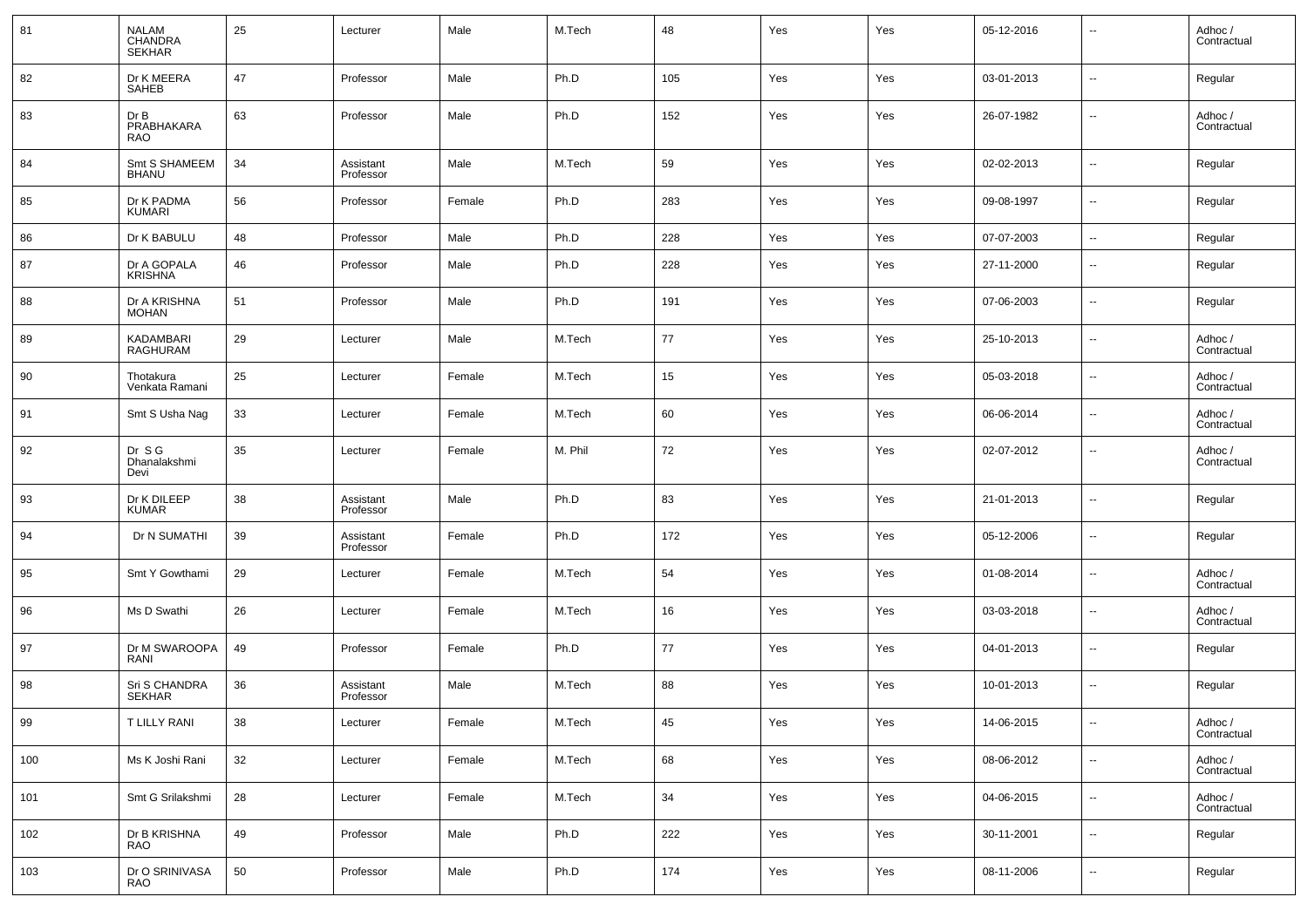| 104 | Dr P UDAYA<br><b>BHASKAR</b> | 55 | Professor              | Male   | Ph.D                          | 418 | Yes | Yes | 13-07-1985 | $\overline{\phantom{a}}$ | Regular                |
|-----|------------------------------|----|------------------------|--------|-------------------------------|-----|-----|-----|------------|--------------------------|------------------------|
| 105 | Dr K PADMA<br>RAJU           | 51 | Professor              | Male   | Ph.D                          | 354 | Yes | Yes | 30-10-1992 | $\overline{\phantom{a}}$ | Regular                |
| 106 | Sri GV Siva                  | 29 | Lecturer               | Male   | M.Tech                        | 32  | Yes | Yes | 15-06-2016 | $\overline{\phantom{a}}$ | Adhoc /<br>Contractual |
| 107 | Dr A SWARNA<br>KUMARI        | 51 | Professor              | Female | Ph.D                          | 330 | Yes | Yes | 07-01-1991 | $\overline{\phantom{a}}$ | Regular                |
| 108 | Dr P DAKSHINA<br>MURTHY      | 62 | Professor              | Male   | Ph.D                          | 261 | Yes | No  | 19-08-1997 | 30-04-2019               | Visiting               |
| 109 | anil kumar reddy<br>tetali   | 33 | Lecturer               | Male   | MTech(Printing<br>Technology) | 76  | No  | Yes | 10-06-2013 | $\overline{\phantom{a}}$ | Adhoc /<br>Contractual |
| 110 | Dr M<br>NAGESWARA<br>RAO     | 43 | Associate<br>Professor | Male   | Ph.D                          | 178 | Yes | Yes | 30-11-2006 | $\overline{\phantom{a}}$ | Regular                |
| 111 | Smt N Amrutha<br>Bindu       | 28 | Lecturer               | Female | M.Tech                        | 20  | Yes | Yes | 03-08-2017 | --                       | Adhoc /<br>Contractual |
| 112 | Dr mastan Saheb              | 45 | Lecturer               | Male   | Ph.D                          | 82  | Yes | Yes | 21-06-2012 | --                       | Adhoc /<br>Contractual |
| 113 | Sri EV<br>NARAYANA           | 60 | Assistant<br>Professor | Male   | M.Tech                        | 225 | Yes | Yes | 12-12-2016 | $\overline{\phantom{a}}$ | Regular                |
| 114 | Dr R MADHU                   | 39 | Assistant<br>Professor | Male   | Ph.D                          | 77  | Yes | Yes | 03-01-2013 | $\overline{\phantom{a}}$ | Regular                |
| 115 | Dr M RAMALINGA<br>RAJU       | 54 | Professor              | Male   | Ph.D                          | 378 | Yes | Yes | 03-11-1989 | $\overline{\phantom{a}}$ | Regular                |
| 116 | Dr P Suresh                  | 35 | Lecturer               | Male   | Ph.D                          | 34  | Yes | Yes | 14-06-2016 | --                       | Adhoc /<br>Contractual |
| 117 | Dr V JAYA<br>PRASAD          | 36 | Assistant<br>Professor | Male   | M. Pharm                      | 86  | Yes | Yes | 01-01-2013 | --                       | Regular                |
| 118 | Dr P VINAY<br><b>KUMAR</b>   | 43 | Assistant<br>Professor | Male   | Ph.D                          | 65  | Yes | Yes | 02-01-2013 | $\overline{\phantom{a}}$ | Regular                |
| 119 | MD SAJIDA<br>SULTHANA        | 27 | Lecturer               | Female | M.Tech                        | 50  | Yes | Yes | 29-08-2016 | --                       | Adhoc /<br>Contractual |
| 120 | Smt J Jyothsna               | 30 | Lecturer               | Female | M.Tech                        | 72  | Yes | Yes | 10-06-2013 | $\overline{\phantom{a}}$ | Adhoc /<br>Contractual |
| 121 | Dr G<br>Purnachandrarao      | 40 | Lecturer               | Male   | Ph.D                          | 82  | Yes | Yes | 09-09-2011 | $\overline{\phantom{a}}$ | Adhoc /<br>Contractual |
| 122 | Dr KVSG<br>MURALI<br>KRISHNA | 55 | Professor              | Male   | Ph.D                          | 246 | Yes | Yes | 02-12-1989 | --                       | Regular                |
| 123 | Smt SSN USHA<br>DEVI N       | 31 | Assistant<br>Professor | Female | M.Tech                        | 77  | Yes | Yes | 01-01-2013 | $\overline{\phantom{a}}$ | Regular                |
| 124 | SREENIVAS<br><b>MATLA</b>    | 30 | Lecturer               | Male   | M.Tech                        | 68  | Yes | Yes | 10-06-2013 | $\overline{\phantom{a}}$ | Adhoc /<br>Contractual |
| 125 | Dr K V Ramana                | 56 | Professor              | Male   | Ph.D                          | 273 | Yes | Yes | 31-01-2000 | $\overline{\phantom{a}}$ | Regular                |
| 126 | Sri S V<br>Subrahmanyam      | 37 | Lecturer               | Male   | M.Tech                        | 58  | Yes | Yes | 02-06-2014 | $\overline{\phantom{a}}$ | Adhoc /<br>Contractual |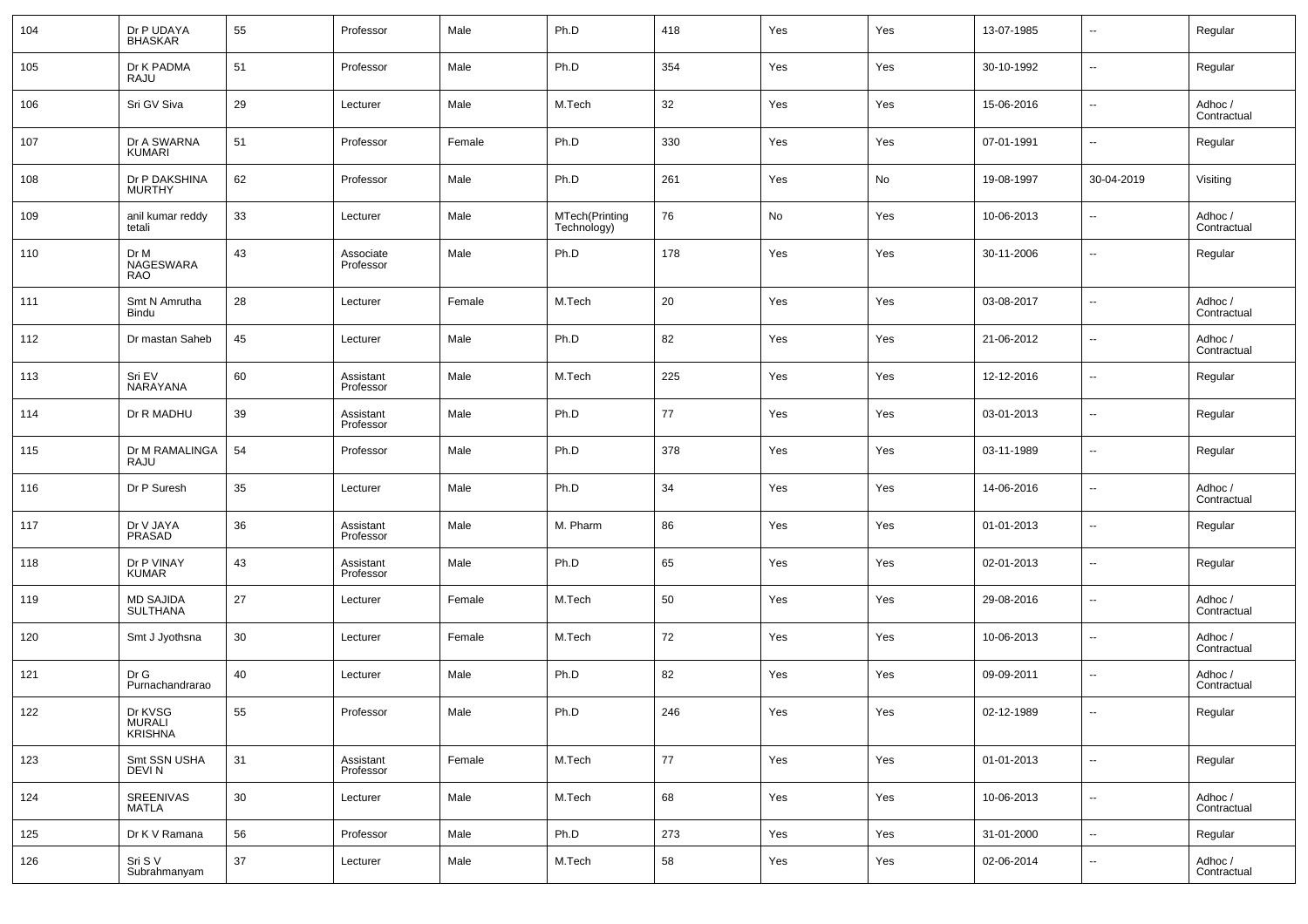| 127 | Dr GVR<br>PRASADA RAJU                   | 56 | Professor              | Male   | Ph.D   | 350 | Yes | Yes | 24-10-1989 | $\overline{\phantom{a}}$ | Regular                |
|-----|------------------------------------------|----|------------------------|--------|--------|-----|-----|-----|------------|--------------------------|------------------------|
| 128 | Dr B T KRISHNA                           | 43 | Professor              | Male   | Ph.D   | 96  | Yes | Yes | 10-01-2013 | $\overline{\phantom{a}}$ | Regular                |
| 129 | Ms Mythri Sridevi                        | 27 | Lecturer               | Female | M.Tech | 30  | Yes | Yes | 09-09-2016 | $\overline{\phantom{a}}$ | Adhoc /<br>Contractual |
| 130 | Dr D<br><b>KOTESWARA</b><br><b>RAO</b>   | 54 | Professor              | Male   | Ph.D   | 259 | Yes | Yes | 24-12-1991 | --                       | Regular                |
| 131 | Dr BR<br><b>DORASWAMY</b><br><b>NAIK</b> | 49 | Assistant<br>Professor | Male   | Ph.D   | 150 | Yes | Yes | 22-11-2006 | $\overline{\phantom{a}}$ | Regular                |
| 132 | <b>UHTOLAL</b><br>SIREESHA               | 30 | Assistant<br>Professor | Female | M.Tech | 11  | Yes | Yes | 10-07-2018 | ÷.                       | Adhoc /<br>Contractual |
| 133 | Dr K Padma Priya                         | 45 | Lecturer               | Female | Ph.D   | 174 | Yes | Yes | 23-11-2006 | $\overline{\phantom{a}}$ | Regular                |
| 134 | Sri K RAJA<br>SEKHAR                     | 34 | Assistant<br>Professor | Male   | M.Tech | 77  | Yes | Yes | 01-01-2013 | --                       | Regular                |
| 135 | Sri VSNK<br><b>CHAITANYA</b>             | 31 | Assistant<br>Professor | Male   | M.Tech | 28  | Yes | Yes | 05-12-2016 | $\overline{\phantom{a}}$ | Adhoc /<br>Contractual |
| 136 | Dr K SRIKUMAR                            | 41 | Associate<br>Professor | Male   | Ph.D   | 214 | Yes | Yes | 16-06-2003 | --                       | Regular                |
| 137 | Sri K Hari Krishna                       | 29 | Lecturer               | Male   | M.Tech | 45  | Yes | Yes | 01-08-2014 | --                       | Adhoc /<br>Contractual |
| 138 | Ms Sk Rajiya<br>Soniya                   | 26 | Lecturer               | Female | M.Tech | 22  | Yes | Yes | 09-06-2017 | $\overline{\phantom{a}}$ | Adhoc /<br>Contractual |
| 139 | Sri A PRAVEEN                            | 31 | Lecturer               | Male   | M.Tech | 38  | Yes | Yes | 16-09-2015 | --                       | Adhoc /<br>Contractual |
| 140 | Dr CH<br>SATYANARAYAN<br>A               | 46 | Professor              | Male   | Ph.D   | 240 | Yes | Yes | 01-01-1998 | $\overline{\phantom{a}}$ | Regular                |
| 141 | ANIL KUMAR<br>PAMPANA                    | 31 | Lecturer               | Male   | M.Tech | 78  | Yes | Yes | 05-06-2012 | --                       | Adhoc /<br>Contractual |
| 142 | Sri M<br>Madhusudhana<br>Prasad          | 30 | Assistant<br>Professor | Male   | M.Tech | 88  | Yes | Yes | 02-01-2013 | Ξ.                       | Regular                |
| 143 | Sri A V N Ashok<br>Kumar                 | 44 | Lecturer               | Male   | M.Tech | 72  | Yes | Yes | 10-06-2013 | $\overline{\phantom{a}}$ | Adhoc /<br>Contractual |
| 144 | Dr V LAKSHMI                             | 52 | Professor              | Female | Ph.D   | 222 | Yes | Yes | 30-11-2000 | Ξ.                       | Regular                |
| 145 | Dr MHM<br>KRISHNA<br>PRASAD              | 48 | Professor              | Male   | Ph.D   | 203 | Yes | Yes | 07-06-2003 |                          | Regular                |
| 146 | Dr G<br>YESURATNAM                       | 56 | Professor              | Female | Ph.D   | 360 | Yes | Yes | 13-08-1990 | щ.                       | Regular                |
| 147 | Dr I SANTHI<br>PRABHA                    | 60 | Professor              | Female | Ph.D   | 430 | Yes | Yes | 21-06-1985 | $\overline{\phantom{a}}$ | Regular                |
| 148 | Ms Ch<br>Priyadarshini                   | 34 | Lecturer               | Female | M.Tech | 54  | Yes | Yes | 14-06-2014 | н.                       | Adhoc /<br>Contractual |
| 149 | Sri B NARESH                             | 42 | Associate<br>Professor | Male   | M.Tech | 94  | Yes | Yes | 30-11-2006 | $\overline{\phantom{a}}$ | Regular                |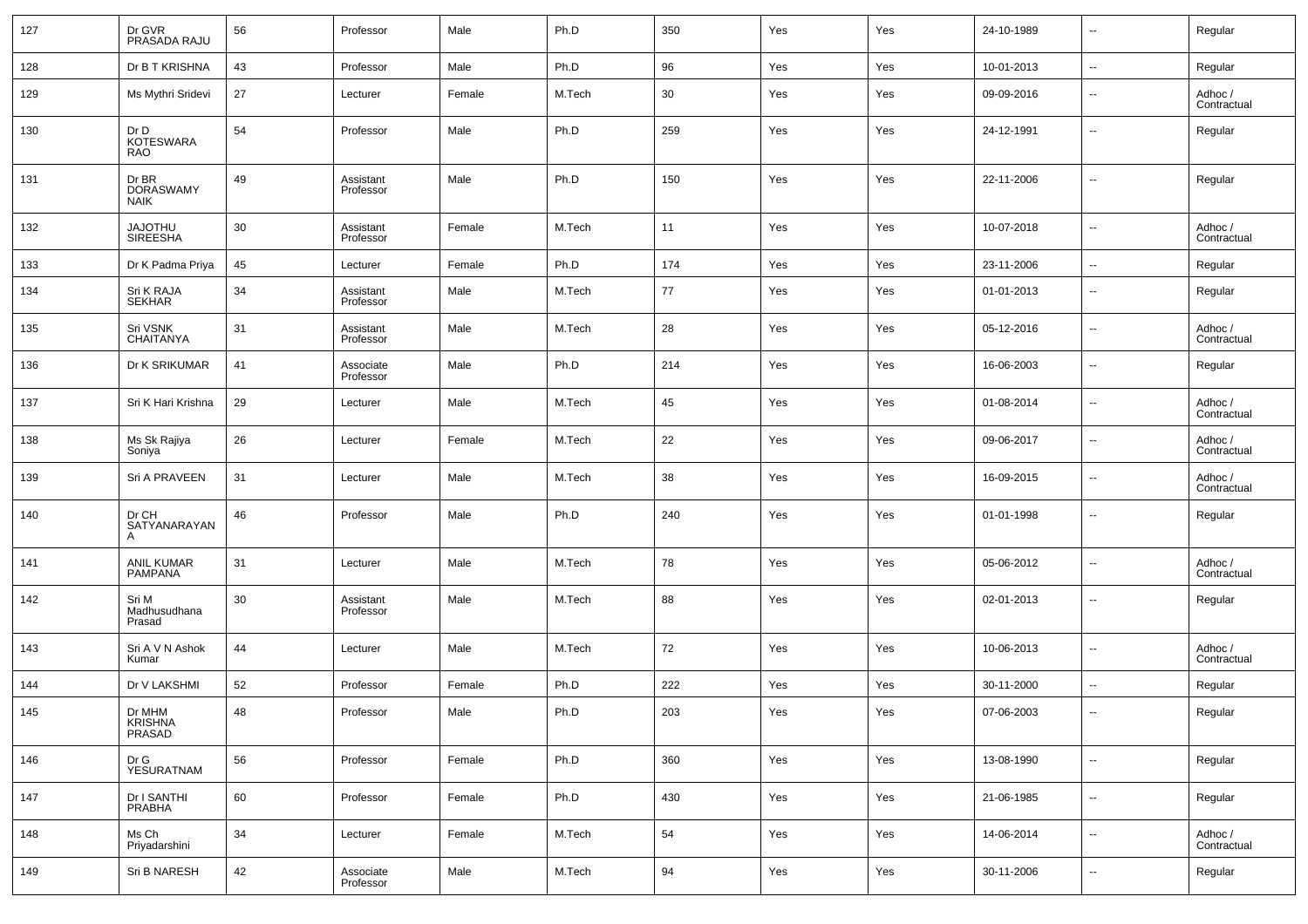| 150 | Dr S SATYA VENI                   | 41 | Assistant<br>Professor | Female | Ph.D   | 77  | Yes | Yes | 07-01-2013 | $\overline{\phantom{a}}$ | Regular                |
|-----|-----------------------------------|----|------------------------|--------|--------|-----|-----|-----|------------|--------------------------|------------------------|
| 151 | Dr KALAPALA<br><b>PRASAD</b>      | 46 | Assistant<br>Professor | Male   | Ph.D   | 88  | Yes | Yes | 22-01-2013 | $\overline{\phantom{a}}$ | Regular                |
| 152 | Alpitha suhasini<br>juttuka       | 33 | Lecturer               | Female | M.Tech | 84  | Yes | Yes | 08-06-2012 | $\overline{\phantom{a}}$ | Adhoc /<br>Contractual |
| 153 | Sri K Ramanaji                    | 33 | Lecturer               | Male   | M.Tech | 18  | Yes | Yes | 01-09-2017 | $\overline{\phantom{a}}$ | Adhoc /<br>Contractual |
| 154 | G V Sudhakar                      | 37 | Lecturer               | Male   | M.A    | 68  | Yes | Yes | 13-06-2013 | $\overline{\phantom{a}}$ | Adhoc /<br>Contractual |
| 155 | <b>MJCV Bala</b><br>Ganapathi     | 27 | Assistant<br>Professor | Male   | M.Tech | 22  | Yes | Yes | 14-07-2017 | $\overline{\phantom{a}}$ | Adhoc /<br>Contractual |
| 156 | <b>B SARATH</b><br><b>CHANDRA</b> | 34 | Lecturer               | Male   | M.Tech | 23  | Yes | Yes | 14-07-2017 | $\overline{\phantom{a}}$ | Adhoc /<br>Contractual |
| 157 | E KIRAN KUMAR                     | 25 | Assistant<br>Professor | Male   | M.Tech | 23  | Yes | Yes | 14-07-2017 | $\overline{\phantom{a}}$ | Adhoc /<br>Contractual |
| 158 | V SRI KAVYA                       | 25 | Lecturer               | Female | M.Tech | 11  | Yes | Yes | 09-07-2018 | $\overline{\phantom{a}}$ | Adhoc /<br>Contractual |
| 159 | NAGA KOTA<br>REDDY C              | 30 | Lecturer               | Male   | M.Tech | 82  | Yes | Yes | 22-11-2011 | $\overline{\phantom{a}}$ | Adhoc /<br>Contractual |
| 160 | V BADDE NAIK                      | 41 | Assistant<br>Professor | Female | M.Tech | 11  | Yes | Yes | 09-07-2018 | $\overline{\phantom{a}}$ | Adhoc /<br>Contractual |
| 161 | <b>B GANGADHARA</b><br><b>RAO</b> | 44 | Lecturer               | Male   | M.Tech | 11  | Yes | Yes | 14-07-2017 | $\overline{\phantom{a}}$ | Adhoc /<br>Contractual |
| 162 | M GEETHA RANI                     | 27 | Lecturer               | Female | M.Tech | 12  | Yes | No  | 11-07-2018 | 04-10-2019               | Adhoc /<br>Contractual |
| 163 | Smt Ch<br>Krishnaveni             | 28 | Lecturer               | Female | M.Tech | 80  | Yes | Yes | 31-12-2012 | $\overline{\phantom{a}}$ | Adhoc /<br>Contractual |
| 164 | s NAGARJUNA                       | 30 | Lecturer               | Male   | M.Tech | 20  | Yes | Yes | 15-10-2017 | $\overline{\phantom{a}}$ | Adhoc /<br>Contractual |
| 165 | <b>MVSSBBK Sastry</b>             | 30 | Lecturer               | Female | M.Tech | 34  | Yes | Yes | 13-06-2016 | $\overline{\phantom{a}}$ | Adhoc /<br>Contractual |
| 166 | S Srinivasa Rao                   | 39 | Lecturer               | Male   | M.Tech | 34  | Yes | Yes | 13-06-2016 | $\overline{\phantom{a}}$ | Adhoc /<br>Contractual |
| 167 | Y Jaya                            | 32 | Lecturer               | Female | M.Tech | 34  | Yes | Yes | 13-06-2016 | $\overline{\phantom{a}}$ | Adhoc /<br>Contractual |
| 168 | <b>B</b> Prasanthi                | 29 | Lecturer               | Female | M.Tech | 20  | Yes | Yes | 07-08-2017 | $\overline{\phantom{a}}$ | Adhoc /<br>Contractual |
| 169 | Chinta Sudheer<br>kumar           | 37 | Lecturer               | Male   | M.Tech | 121 | Yes | Yes | 11-06-2008 | $\overline{\phantom{a}}$ | Adhoc /<br>Contractual |
| 170 | K Jayasree                        | 36 | Lecturer               | Female | M.Tech | 34  | Yes | Yes | 13-06-2016 | $\overline{\phantom{a}}$ | Adhoc /<br>Contractual |
| 171 | Miriyala kanthi<br>rekha          | 29 | Lecturer               | Female | M.Tech | 12  | Yes | Yes | 02-07-2018 | $\overline{\phantom{a}}$ | Adhoc /<br>Contractual |
| 172 | CHINTALAPUDI<br>SUBHASH           | 28 | Lecturer               | Male   | M.Tech | 12  | Yes | Yes | 01-06-2018 | ۰.                       | Adhoc /<br>Contractual |